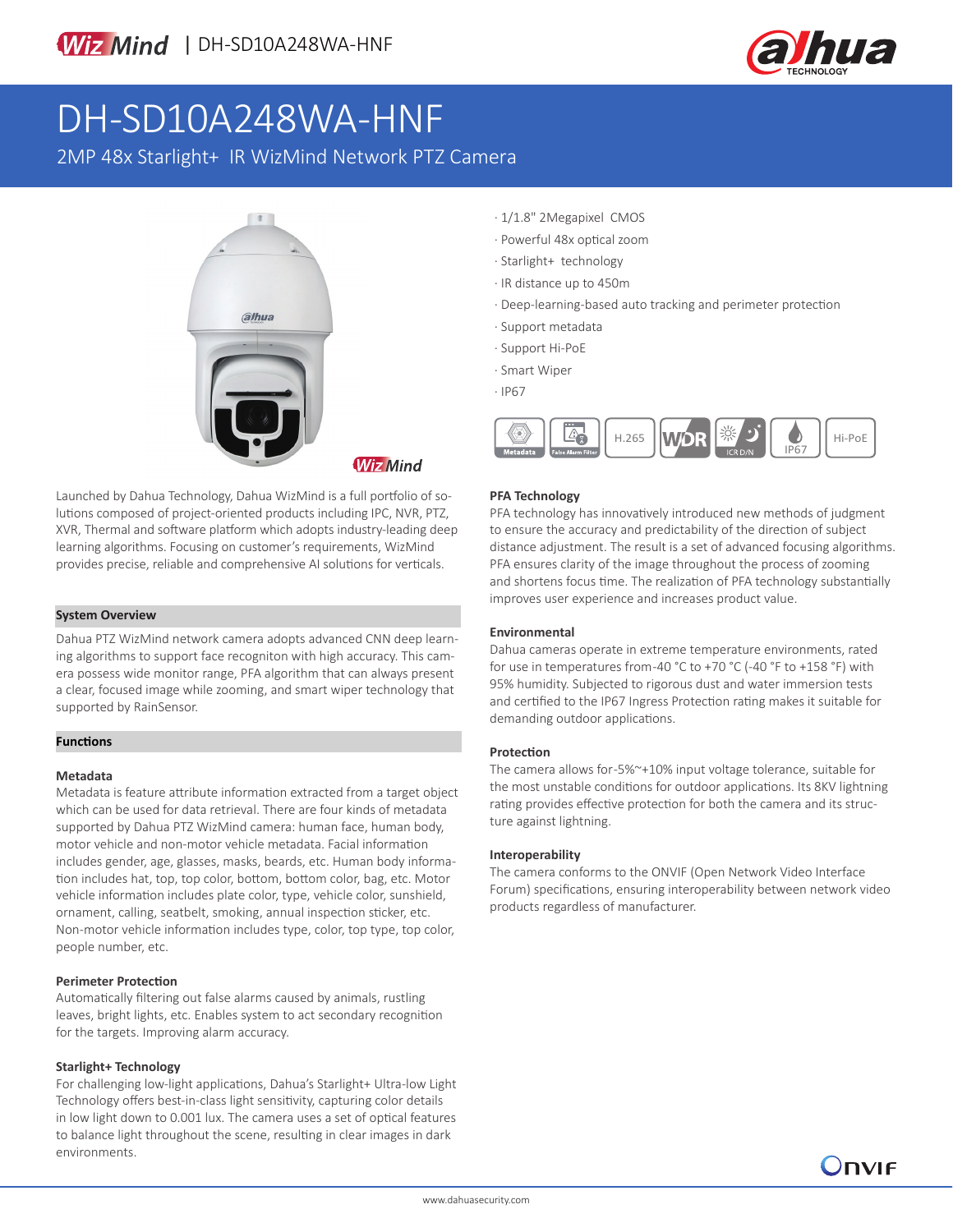## WizMind Series | DH-SD10A248WA-HNF

### **Technical Specification**

### Camera

| Image Sensor                 | 1/1.8" CMOS                                                       |                           |                          |                         |
|------------------------------|-------------------------------------------------------------------|---------------------------|--------------------------|-------------------------|
| Pixel                        | 2.42MP                                                            |                           |                          |                         |
| Max. Resolution              | 1920 (H) × 1080 (V)                                               |                           |                          |                         |
| <b>ROM</b>                   | 8GB                                                               |                           |                          |                         |
| <b>RAM</b>                   | 2GB                                                               |                           |                          |                         |
| Electronic Shutter Speed     | $1/3$ s- $1/100000$ s                                             |                           |                          |                         |
| Scanning System              | Progressive                                                       |                           |                          |                         |
| Min. Illumination            | Color: 0.001Lux@F1.4<br>B/W: 0.0001Lux@F1.4<br>OLux (IR light on) |                           |                          |                         |
| <b>Illumination Distance</b> | 450 m (1476.38 ft)                                                |                           |                          |                         |
| Illuminator On/Off Control   | Zoom Prio/Manual/SmartIR                                          |                           |                          |                         |
| Illuminator Number           | 10                                                                |                           |                          |                         |
| Wiper                        | Smart Wiper                                                       |                           |                          |                         |
| Lens                         |                                                                   |                           |                          |                         |
| Focal Length                 | $5.7$ mm $-275$ mm                                                |                           |                          |                         |
| Max. Aperture                | $F1.4 - F4.5$                                                     |                           |                          |                         |
| Field of View                | H: 64.6°-1.5°; V: 35.6°-1.0°; D: 68.5°-2.0°                       |                           |                          |                         |
| Optical Zoom                 | 48x                                                               |                           |                          |                         |
| Focus Control                | Auto/Semi-Auto/Manual                                             |                           |                          |                         |
| Close Focus Distance         | $0.01$ m-1.5 m (0.03 ft-4.92 ft)                                  |                           |                          |                         |
| Iris Control                 | Auto/Manual                                                       |                           |                          |                         |
| <b>DORI Distance</b>         | Detect                                                            | Observe                   | Recognize                | Identify                |
|                              | 2730.67 m<br>(8958.89 ft)                                         | 1092.27 m<br>(3583.56 ft) | 546.13 m<br>(1791.76 ft) | 273.07 m<br>(895.89 ft) |

### PTZ

| Pan/Tilt Range       | Pan: 0°-360° (endless)<br>Tilt: -30°-+90° (auto-flip 180°) |
|----------------------|------------------------------------------------------------|
| Manual Control Speed | Pan: 0.1%-200%<br>Tilt: 0.1°/s-120°/s                      |
| Preset Speed         | Pan: 240%<br>Tilt: 200%                                    |
| Presets              | 300                                                        |
| Tour                 | 8 (up to 32 presets per tour)                              |
| Pattern              | 5                                                          |
| Scan                 | 5                                                          |
| Speed Adjustment     | Support                                                    |
| Power-off Memory     | Support                                                    |
| <b>Idle Motion</b>   | Preset/Tour/Pattern/Scanning                               |
| Protocol             | DH-SD<br>Pelco-P/D (auto recognition)                      |

### General Intelligence Event Trigger Motion detection, Video tampering, Scene changing, Network disconnection, IP address conflict, Illegal Access, Storage anomaly IVS Object Abandoned/Missing Artificial Intelligence Video Metadata Support human body, human face, motor vehicle and non-motor vehicle image capture and attributes extraction. Perimeter Protection Tripwire and intrusion. Support alarm triggering by target types (human and vehicle). Support filtering false alarms caused by animals, rustling leaves, bright lights, etc. Auto Tracking Support Video Compression H.265+/H.265/H.264+/H.264/MJPEG (sub stream) Streaming Capability 3 streams Resolution 1080P (1920 × 1080); 1.3 M (1280 x 960); 720P (1280 × 720); D1 (704 × 576); CIF (352 × 288) Frame Rate Main stream: 1080p/1.3 M/720p (1–50/60fps) Sub stream 1: D1/CIF (1–25/30fps) Sub stream 2: 1080p/1.3 M/720p (1–25/30fps) Bit Rate Control Variable Bit Rate/Constant Bit Rate Bit Rate H.264: 32 kbps–8192 kbps H.265: 32 kbps–8192 kbps Day/Night Auto (ICR)/Color/B/W BLC Support WDR 120 dB HLC Support White Balance Auto/Indoor/Outdoor/Track/Manual/Sodium lamp/ Natural light/Street lamp Gain Control Auto/Manual Noise Reduction 2D/3D Motion Detection Support Region of Interest (RoI) Support Image Stabilization Electronic Defog Optical Digital Zoom 16x Flip 180° Privacy Masking Up to 24 areas, and up to 8 areas in the same view Audio Compression G.711a; G.711mu; G.726; AAC; G722.1; G.729; MPEG2-Layer2 Network Ethernet (built-in RJ-45 port, support 10 M/100 M network data)